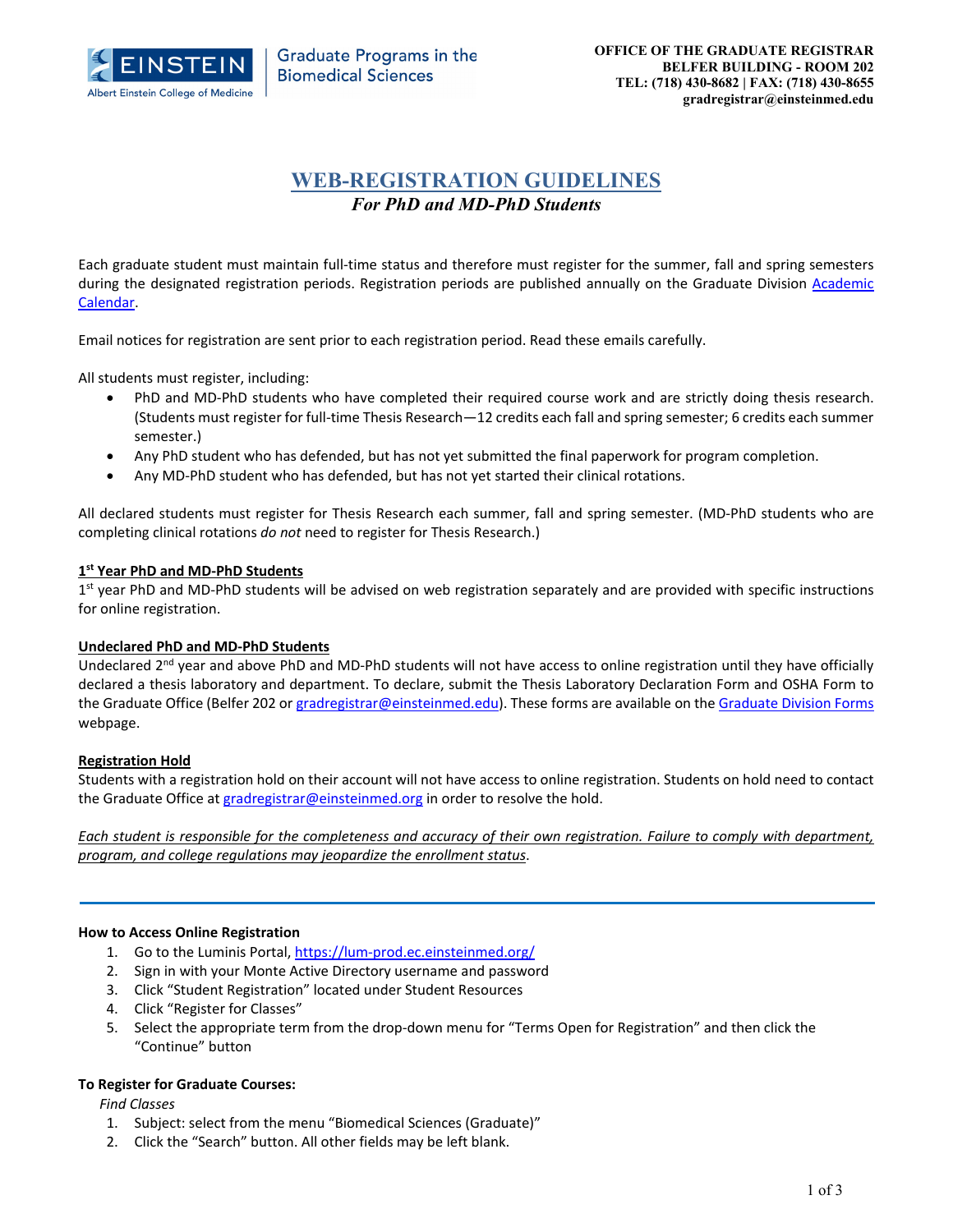- 3. From the search results, click to "Add" button to add the course(s) for which you want to register
- 4. The added course will be listed on the *Summary* with a status of *Pending*.
- 5. Click the "Submit" button at the end of the page to register for the added course(s). The status will update to *Registered* if the registration is successful.

You must click the Submit button to complete the registration. Errors, if any, will be displayed at the bottom of the page.

Note: course closed for web‐registration require a Course Registration Form. Email form request to gradregistrar@einsteinmed.edu or pick up in Belfer 202.

To view/print your schedule, click the "Schedule and Options" tab.

# **To Register for Thesis Research:**

*Find Classes*

- 1. Subject: select from the menu "Laboratory Research"
- 2. Instructor: select your primary mentor's name
	- If you mentor's name is not listed, notify gradregistrar@einsteinmed.edu
- 3. Click the "Search" button. All other fields can be left blank.
- 4. From the search results, click to "Add" button to add the Thesis Research course associated with your mentor. The added course will be listed on your *Summary* with a status of *Pending*.
- 5. Click the Submit button at the end of the page to register for the added course. The status will update to *Registered* if the registration is successful.

#### *To adjust Thesis Research credit hours*:

- 6. Click on the "Schedule and Options" tab
- 7. Click on the credit number, and then type in the necessary amount of credits needed to bring your overall total credit hours for the semester to 12.



8. Click the "Submit" button at the bottom of the web page to save these changes.

#### **Important Reminders:**

#### **About Security**:

To protect your privacy, Self Service Banner/Luminis will automatically terminate a session if there are more than thirty minutes of inactivity. Should this occur, repeat the login in process for Luminis and start your session.

# **Add/Drop:**

Students may add/drop a graduate course during the designated add/drop period as indicated on the Graduate Division Academic Calendar. Courses dropped during the add/drop period will not appear on the graduate transcript.

## **Course Withdrawal**:

After the add/drop deadline date has passed, a student has until the mid‐point of a course to withdraw. Withdrawing from a course requires completion and submission of a Course Withdrawal Form, available on the Graduate Division Forms webpage,